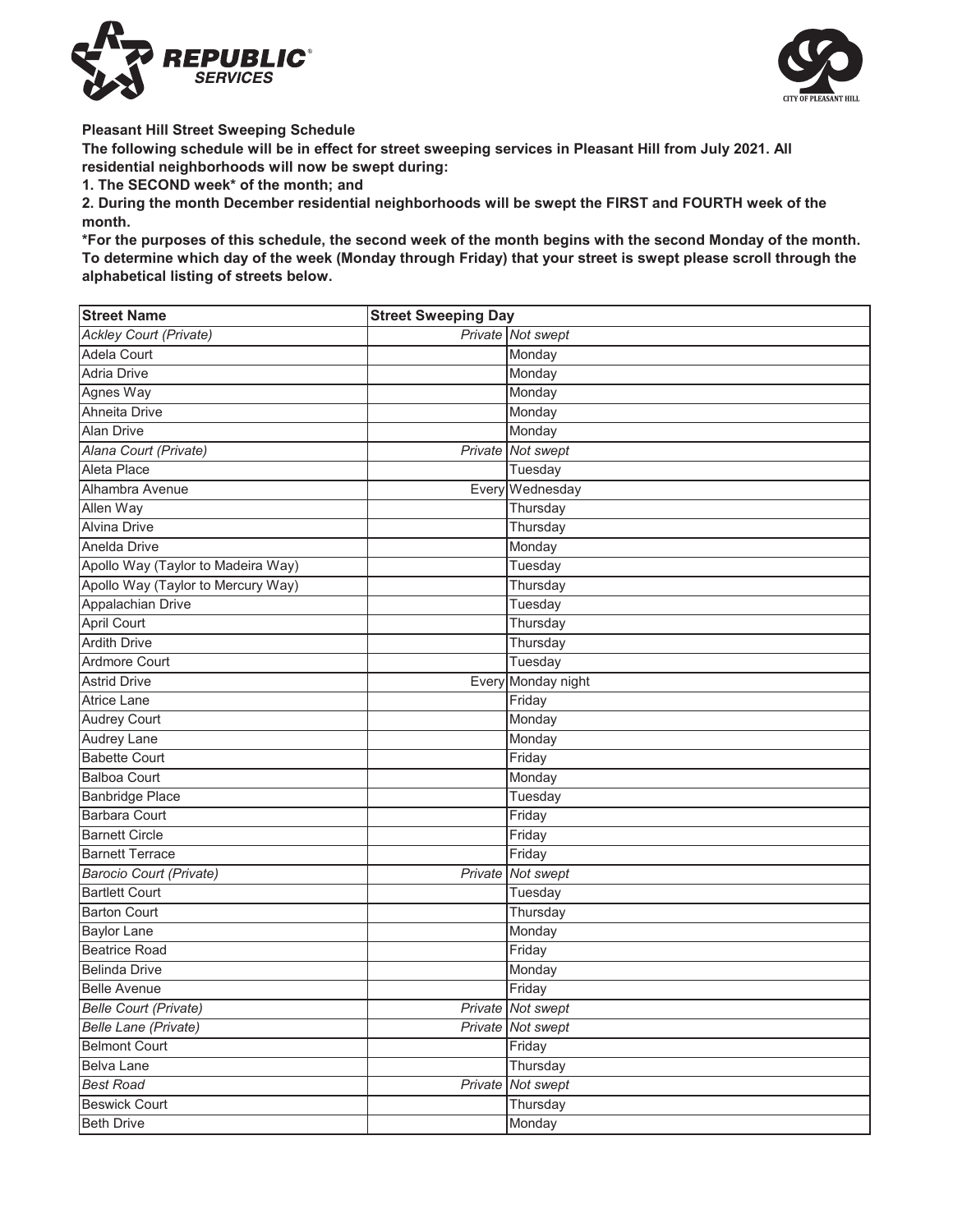| <b>Betty Lane</b>                       | Thursday           |
|-----------------------------------------|--------------------|
| <b>Beverly Drive</b>                    | Monday             |
| <b>Bifrost Avenue</b>                   | Wednesday          |
| <b>Black Pine Lane (Private)</b>        | Private Not swept  |
| <b>Bliss Court</b>                      | Wednesday          |
| <b>Blue Gum Court</b>                   | Wednesday          |
| <b>Boies Court</b>                      | Tuesday            |
| <b>Boies Drive</b>                      | Tuesday            |
| <b>Bonnie Court (Private)</b>           | Private Not swept  |
| <b>Bonnie Lane</b>                      | Friday             |
| <b>Bonnie Place</b>                     | Friday             |
| Bosworth Walk (Private)                 | Private Not swept  |
| <b>Boyd Court</b>                       | Thursday           |
| Boyd Road                               | every Monday night |
| Bramblewood Lane                        | Wednesday          |
| <b>Brandon Court (Private)</b>          | Private Not swept  |
| <b>Brandon Road</b>                     | Thursday           |
| <b>Brandywine Lane (Private)</b>        | Private Not swept  |
| <b>Briaridge Court</b>                  | Tuesday            |
| <b>Bridge Road</b>                      | Friday             |
| <b>Bridgewater Way (Private)</b>        | Private Not swept  |
| <b>Bristol Court</b>                    | Tuesday            |
| <b>Brixham Way (Private)</b>            | Private Not swept  |
| <b>Bruce Court</b>                      | Friday             |
| <b>Bud Court (Private)</b>              | Private Not swept  |
| <b>Burnham Court</b>                    | Thursday           |
| <b>Burns Court</b>                      | Friday             |
| <b>Buskirk Avenue</b>                   | Every Monday night |
| <b>Buttercup Lane (Private)</b>         | Private Not swept  |
| <b>Buttner Court</b>                    | Tuesday            |
| <b>Buttner Road</b>                     | Tuesday            |
| <b>Buxton Circle (Private)</b>          | Private Not swept  |
| <b>Byron Court</b>                      | Friday             |
| <b>Byron Drive</b>                      | Friday             |
| Caitlan Court (Private)                 | Private Not swept  |
| <b>Caldwell Court</b>                   | Thursday           |
| Camelback Court                         | Wednesday          |
| Camelback Place (Private)               | Private Not swept  |
| Camelback Road                          | Wednesday          |
| Camino Las Juntas (Private)             | Private Not swept  |
| Campbell Lane (Private)                 | Private Not swept  |
|                                         | Private Not swept  |
| Capri Lane (Private)<br>Carolyn Drive   | Thursday           |
|                                         | Friday             |
| Carpenter Court<br><b>Carrick Court</b> | Tuesday            |
| Carrie Court                            | Friday             |
|                                         |                    |
| Carte Place                             | Tuesday            |
| Cedar Court                             | Tuesday            |
| Celia Drive                             | Monday             |
| Chadima Court                           | Thursday           |
| Chadima Lane                            | Thursday           |
| <b>Charles Avenue</b>                   | Thursday           |
| <b>Charlton Circle</b>                  | Friday             |
| <b>Charlton Drive</b>                   | Friday             |
| <b>Chaucer Court</b>                    | Friday             |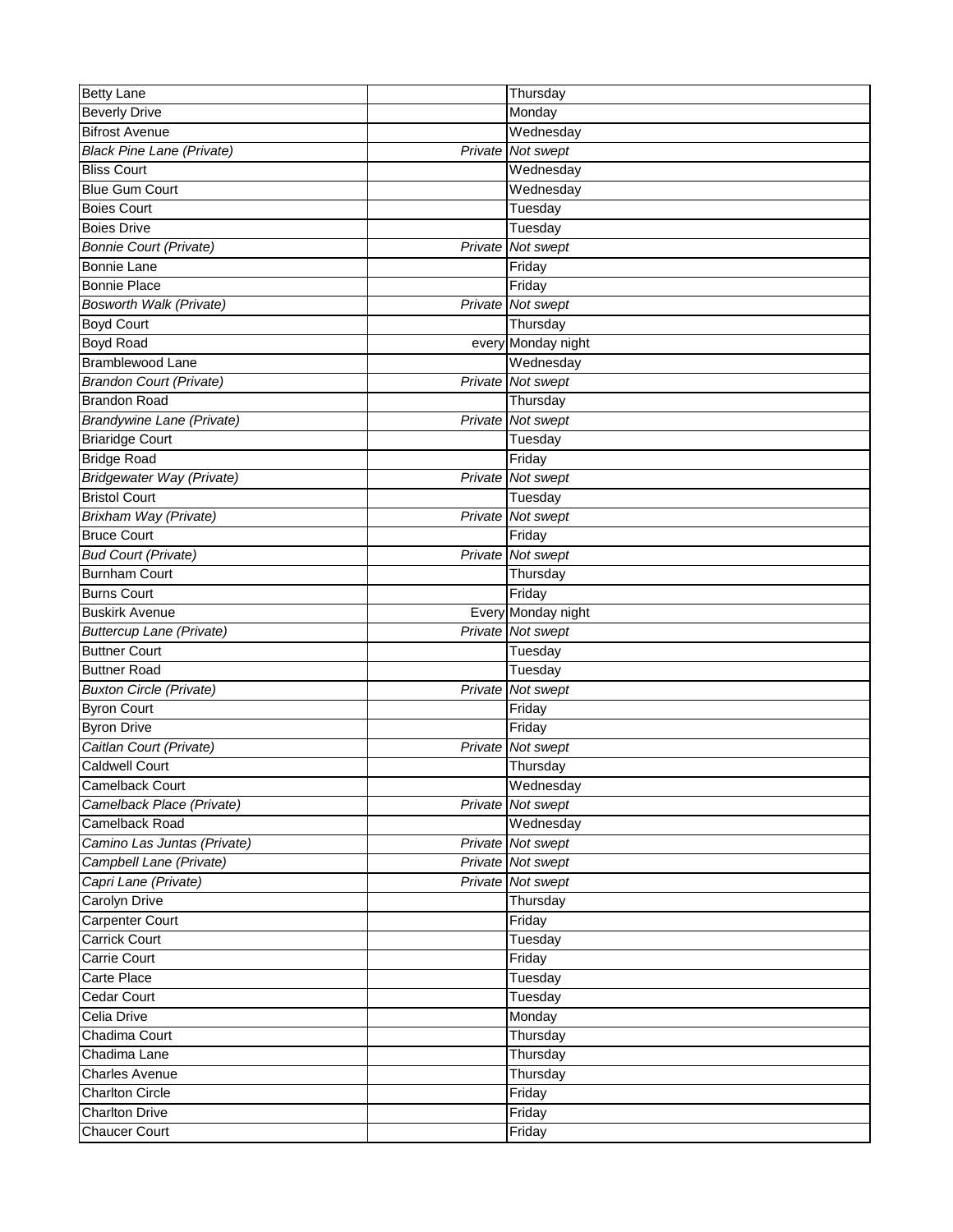| <b>Chaucer Drive</b>        | Friday                   |
|-----------------------------|--------------------------|
| <b>Chenin Court</b>         | Tuesday                  |
| Chianti Place               | Tuesday                  |
| Chilpancingo Parkway        | Every Tuesday night      |
| <b>Chollo Court</b>         | Wednesday                |
| Chorley Walk (Private)      | Private Not swept        |
| <b>Christen Drive</b>       | Not swept                |
| <b>Christine Court</b>      | Monday                   |
| <b>Cindy Court</b>          | Friday                   |
| <b>Citadel Court</b>        | Wednesday                |
| Civic Drive                 | Every Tuesday night      |
| Clara Court (Private)       | Private Not swept        |
| <b>Clarie Drive</b>         | Monday                   |
| Cleaveland Court (Private)  | Private Not swept        |
| <b>Cleaveland Road</b>      | Every Monday night       |
| Cleopatra Drive             | Monday                   |
| <b>Cliffside Drive</b>      | Wednesday                |
| <b>Cloudview Drive</b>      | Wednesday                |
| <b>Coats Circle</b>         | Friday                   |
| Coggins Drive               | Every Monday night       |
| <b>Coleman Court</b>        | Thursday                 |
| <b>College Drive</b>        | Monday                   |
| <b>College Way</b>          | Monday                   |
| <b>Collins Court</b>        | Friday                   |
| <b>Collins Drive</b>        | Friday                   |
| Contra Costa Blvd.          | Every Tuesday night      |
| Cornell Court               | Tuesday                  |
| Corrie Place (Private)      | Private Not swept        |
| Corritone Court (Private)   | Private Not swept        |
| <b>Cortsen Court</b>        | Tuesday                  |
| Cortsen Road                | Tuesday                  |
| <b>Cottonwood Drive</b>     | Wednesday                |
| Country View Lane (Private) | Private Not swept        |
| Creekside Road (Private)    | <b>Private</b> Not swept |
| <b>Crescent Drive</b>       | swept by another company |
| <b>Crescent Plaza</b>       | swept by another company |
| Croyden Court               | Tuesday                  |
| Croyden Drive               | Tuesday                  |
| <b>Cumberland Court</b>     | Friday                   |
| Cumberland Drive            | Friday                   |
| Cynthia Drive               | Monday                   |
| Daisy Court (Private)       | Private Not swept        |
| Daisy Place (Private)       | Private Not swept        |
| Daphne Court                | Friday                   |
| Darian Lane (Private)       | Private Not swept        |
| Dawn Drive                  | Monday                   |
| Deerhaven Place             | Wednesday                |
| Del Vista Court             | Tuesday                  |
| <b>Delwood Court</b>        | <b>Thurs</b>             |
| Derby Court                 | Friday                   |
| Devon Avenue                | Tuesday                  |
| Devon Circle                | Tuesday                  |
| Devonshire Court            | Tuesday                  |
| Dexter Drive (Private)      | Private Not swept        |
| Diablo Court                | Monday                   |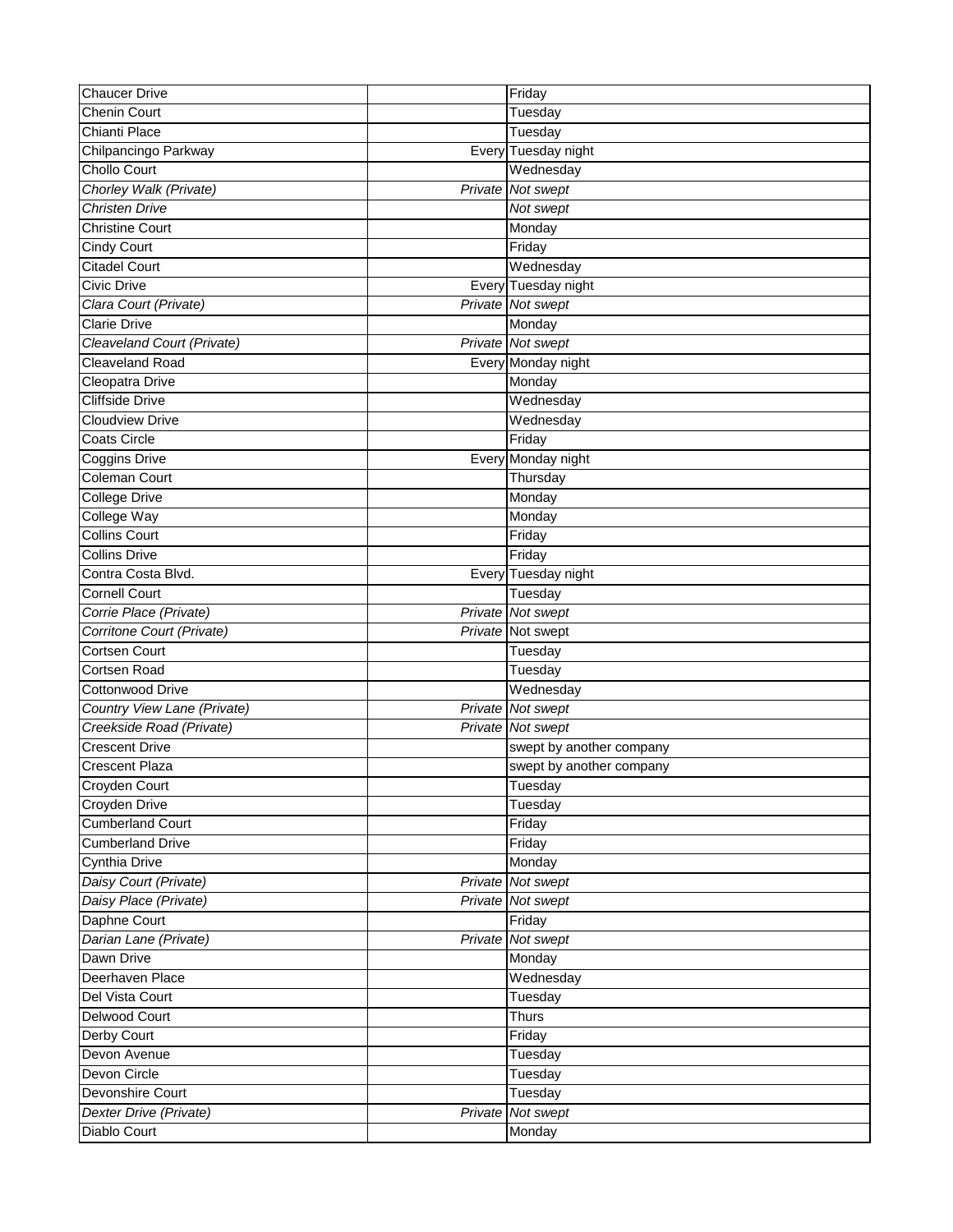| Diablo View Road                 |         | Friday            |
|----------------------------------|---------|-------------------|
| Diana Court                      |         | Friday            |
| <b>Dobbs Drive</b>               |         | Tuesday           |
| Donegal Court                    |         | Tuesday           |
| Donegal Way                      |         | Tuesday           |
| Donkey Flats Court               |         | Tuesday           |
| Donna Drive                      |         | Thursday          |
| Doray Drive                      |         | Monday            |
| <b>Doris Drive</b>               |         | Monday            |
| Dorothy Drive                    |         | Friday            |
| Douglas Lane                     |         | Friday            |
| Douglas Terrace                  |         | Wednesday         |
| <b>Doulton Court</b>             |         | Friday            |
| Dove Court                       |         | Thursday          |
| <b>Driftwood Court</b>           |         | Tuesday           |
| Dublin Court                     |         | Tuesday           |
| <b>Dublin Drive</b>              |         | Tuesday           |
| <b>Dudley Court</b>              |         | Friday            |
| <b>Duffy Court</b>               |         | Wednesday         |
| <b>Duke Circle</b>               |         | Monday            |
| <b>Duke Court</b>                |         | Monday            |
| Duke Way                         |         | Monday            |
| <b>Dunbar Court</b>              |         | Thursday          |
| <b>East Vivian Drive</b>         |         | Monday            |
| Echo Court                       |         | Wednesday         |
| <b>Edie Court</b>                |         | Wednesday         |
| Edna Drive                       |         | Thursday          |
| El Rancho Court (Private)        |         | Private Not swept |
| El Rancho Drive (Private)        |         | Private Not swept |
| Elaine Way                       |         | Monday            |
| Elda Court                       |         | Monday            |
| <b>Elda Drive</b>                |         | Monday            |
| <b>Elderwood Drive</b>           |         | Wednesday         |
| <b>Elf Court</b>                 |         | Wednesday         |
| Elinora Dr (Ardith to Gregory)   |         | Thursday          |
| Elinora Drive (Ardith to Leslie) |         | Monday            |
| Ellington Terrace (Private)      |         | Private Not swept |
| <b>Ellinwood Drive</b>           |         | Monday            |
| Ellinwood Way                    |         | Monday            |
| <b>Elliot Court</b>              |         | Friday            |
| <b>Elliot Drive</b>              |         | Friday            |
| <b>Ellis Court</b>               |         | Friday            |
| Eloise Avenue                    |         | Thursday          |
| <b>Elton Court</b>               |         | Tuesday           |
| <b>Emerson Court</b>             |         | Friday            |
| <b>Eric Court</b>                |         | Tuesday           |
| <b>Erin Court</b>                |         | Tuesday           |
| <b>Estand Way</b>                | Every   | Tuesday night     |
| <b>Esther Drive</b>              |         | Friday            |
| Evelyn Drive                     |         | <b>Thurs</b>      |
| Exeter Lane (Private)            | Private | Not swept         |
| <b>Fafnir Place</b>              |         | Wednesday         |
| Fair Oaks Drive                  |         | Monday            |
| Fairfax Court                    |         | Thursday          |
| Fairway Place (Private)          |         | Private Not swept |
|                                  |         |                   |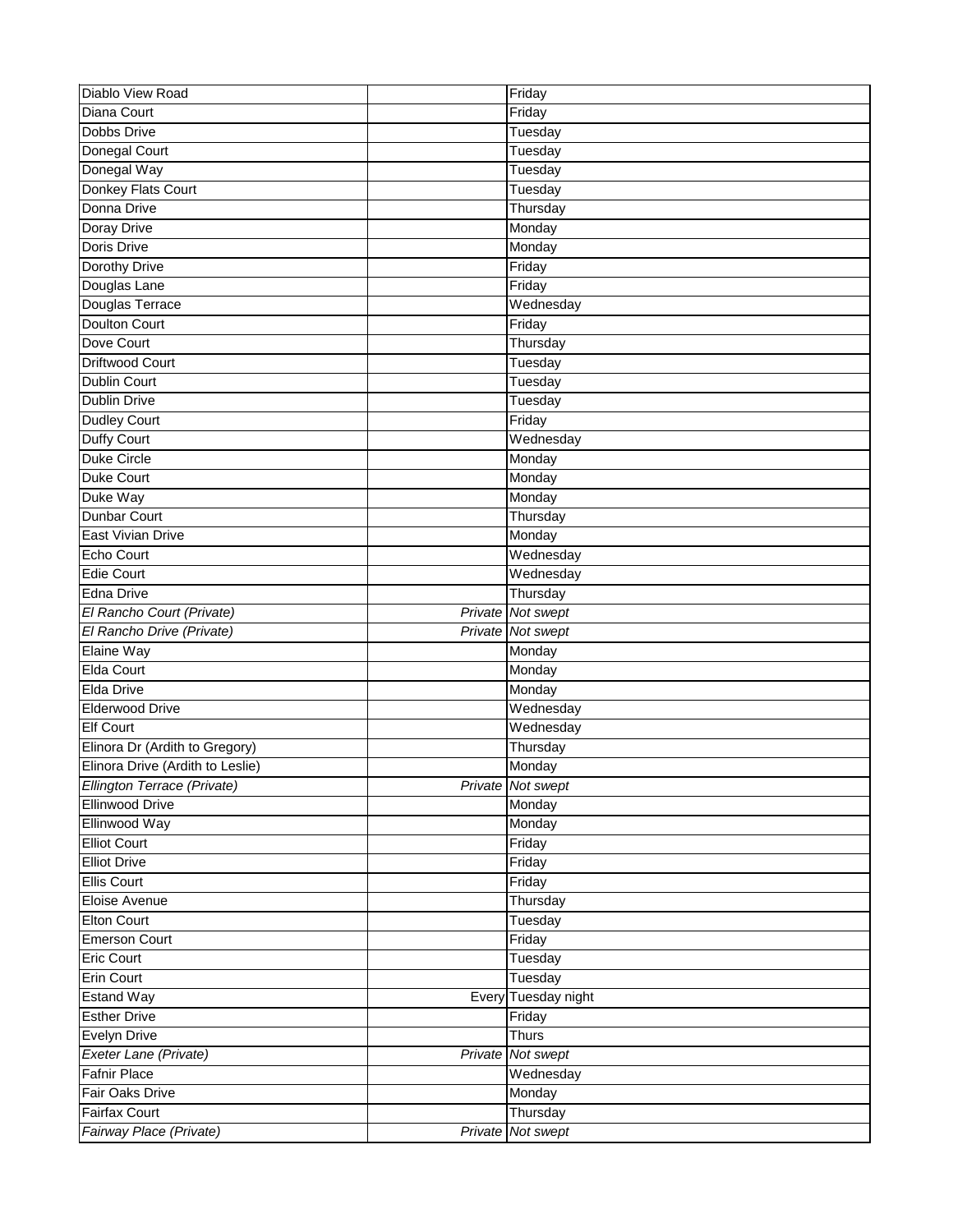| <b>Falcon Court</b>          |       | Thursday            |
|------------------------------|-------|---------------------|
| <b>Falls Court</b>           |       | Wednesday           |
| Fawn Creek Court (Private)   |       | Private Not swept   |
| Faye Court                   |       | Monday              |
| Fensalir Avenue              |       | Wednesday           |
| <b>Fernwood Drive</b>        |       | Wednesday           |
| <b>Fieldcrest Circle</b>     |       | Wednesday           |
| <b>Fieldcrest Drive</b>      |       | Wednesday           |
| <b>Flame Drive</b>           |       | Wednesday           |
| <b>Flaming Oak Drive</b>     |       | Wednesday           |
| Flora Court                  |       | Monday              |
| Foothill Place (Private)     |       | Private Not swept   |
| Fordham Court                |       | Monday              |
| <b>Fourth Ave South</b>      |       | not swept           |
| Freya Way                    |       | Wednesday           |
| <b>Gail Drive</b>            |       | Tuesday             |
| Garden View Lane (Private)   |       | Private Not swept   |
| Geary Road (north side only) | Every | Tuesday night       |
| <b>Geraldine Drive</b>       |       | Monday              |
| Geriola Court (Private)      |       | Private Not swept   |
| <b>Gladys Drive</b>          |       | Thursday            |
| Glenbridge Court (Private)   |       | Private Not swept   |
| <b>Gloria Drive</b>          |       | Thursday            |
| Golf Club Road               |       | Every Tuesday night |
| <b>Golf Links Street</b>     |       | Tuesday             |
| Grapevine Place (Private)    |       | Private Not swept   |
| Grayson Lane (Private)       |       | Private Not swept   |
| Grayson Road                 |       | Every Wednesday     |
| Grayson Terrace (Private)    |       | Private Not swept   |
| <b>Greendell Place</b>       |       | Wednesday           |
| Greenock Lane (Private)      |       | Private Not swept   |
| <b>Greenwich Drive</b>       |       | Tuesday             |
| Greenwood Court              |       | Wednesday           |
| <b>Greenwood Drive</b>       |       | Wednesday           |
| Gregory Lane                 | Every | Monday night        |
| <b>Greyfell Place</b>        |       | Tuesday             |
| Grove Circle                 |       | Friday              |
| <b>Halten Court</b>          |       | Tuesday             |
| <b>Hamar Drive</b>           |       | Thursday            |
| Hamilton Court               |       | Friday              |
| <b>Hamilton Drive</b>        |       | Friday              |
| Hannan Drive                 |       | Tuesday             |
| Hardwood Court               |       | Wednesday           |
| <b>Hardy Circle</b>          |       | Friday              |
| Hargate Court                |       | Friday              |
| <b>Harriet Drive</b>         |       | Monday              |
| <b>Harvard Court</b>         |       | Monday              |
| <b>Harvard Drive</b>         |       | Monday              |
| Harwick Walk (Private)       |       | Private Not swept   |
| Hawthorne Court              |       | Friday              |
| <b>Hawthorne Drive</b>       |       | Friday              |
| <b>Hazel Drive</b>           |       | Monday              |
| Hazeltine Circle (Private)   |       | Private Not swept   |
| Helen Road                   |       | Thursday            |
| Heritage Hills Drive         |       | Tuesday             |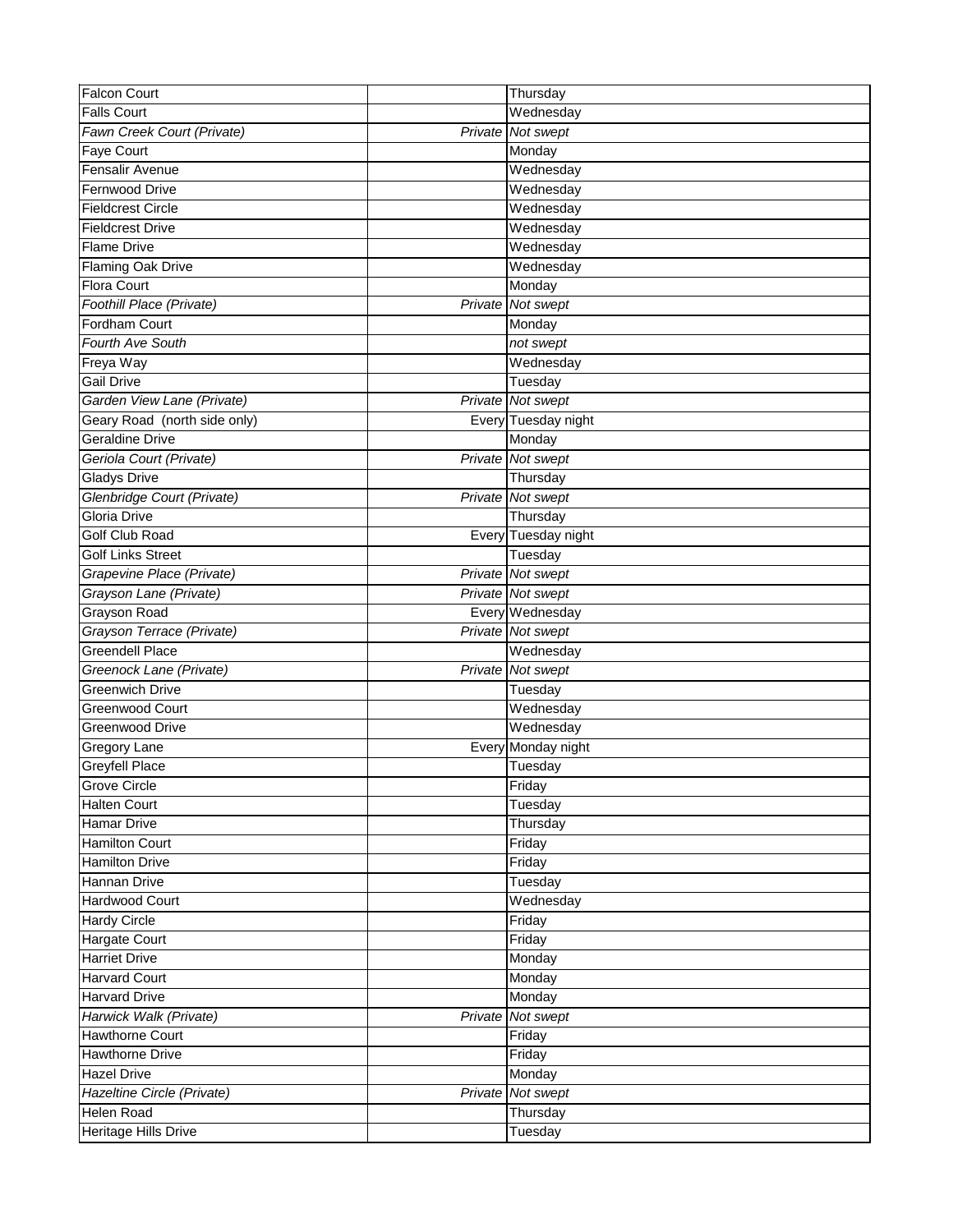| Heritage Meadows Road              |         | Tuesday             |
|------------------------------------|---------|---------------------|
| Heritage Oaks Road (Private)       | Private | Not swept           |
| <b>Hero Place</b>                  |         | Friday              |
| Hill Lane (Private)                |         | Private Not swept   |
| Hillcrest Circle (Private)         |         | Private Not swept   |
| <b>Hillcrest Court (Private)</b>   |         | Private Not swept   |
| Hillcrest Lane (Private)           |         | Private Not swept   |
| Hillcrest Place (Private)          |         | Private Not swept   |
| Hillside Drive                     |         | Friday              |
| <b>Hodur Court</b>                 |         | Wednesday           |
| <b>Holmsund Court</b>              |         | Wednesday           |
| <b>Hook Avenue</b>                 |         | Friday              |
| <b>Hookston Road</b>               |         | Every Tuesday night |
| <b>Hoover Avenue</b>               |         | Friday              |
| <b>Hoover Court</b>                |         | Friday              |
| Hopeco Road                        |         | Thursday            |
| <b>Horten Court</b>                |         | Thursday            |
| <b>Hubbard Avenue</b>              |         | Friday              |
| <b>Ilene Drive</b>                 |         | Thursday            |
| Ipswich Way (Private)              |         | Private Not swept   |
| <b>Iron Hill Street</b>            |         | Tuesday             |
| Ironwood Court (Private)           |         | Private Not swept   |
| <b>Ironwood Drive</b>              |         |                     |
| <b>Irvin Court</b>                 |         | Monday              |
| Isabella Lane (Private)            |         | Private Not swept   |
| Ivy Lane (Private)                 |         | Private Not swept   |
| Jackson Way                        |         | Thursday            |
| Janice Drive                       |         | Monday              |
| Janin Place                        |         | Wednesday           |
| Jean Place                         |         | Monday              |
| Jeanette Drive                     |         | Thursday            |
| Jeanne Drive                       |         | Thursday            |
| Jeffry Drive                       |         | Monday              |
| Jemco Court (Private)              | Private | Not swept           |
| Jennie Drive                       |         | Monday              |
| Jennifer Way                       |         | Thursday            |
| Jewell Lane (Private)              |         | Private Not swept   |
| Jib Court                          |         | Wednesday           |
| Johns Court                        |         | Friday              |
| Julian Way (Private)               |         | Private Not swept   |
| Kahrs Ave - Gregory to Boyd        |         | Thursday            |
| Kahrs Ave - north of Gregory       |         | Thursday            |
| Karol Lane                         |         | Friday              |
| Kathleen Drive                     |         | Thursday            |
| <b>Kathryn Drive</b>               |         | Monday              |
| Katie Court (Private)              |         | Private Not swept   |
| Kawai Land                         |         | Tuesday             |
| <b>Keats Circle</b>                |         | Friday              |
| <b>Kelsey Court</b>                |         | Friday              |
| Kenton Court (Private)             |         | Private Not swept   |
| <b>Kevin Court</b>                 |         | Thursday            |
| <b>Kiki Court</b>                  |         | Wednesday           |
| Kiki Drive - Morello to Edie Court |         | Wednesday           |
| Kiki Drive - Morello to west end   |         | Thursday            |
| Kilgo Court                        |         | Thursday            |
|                                    |         |                     |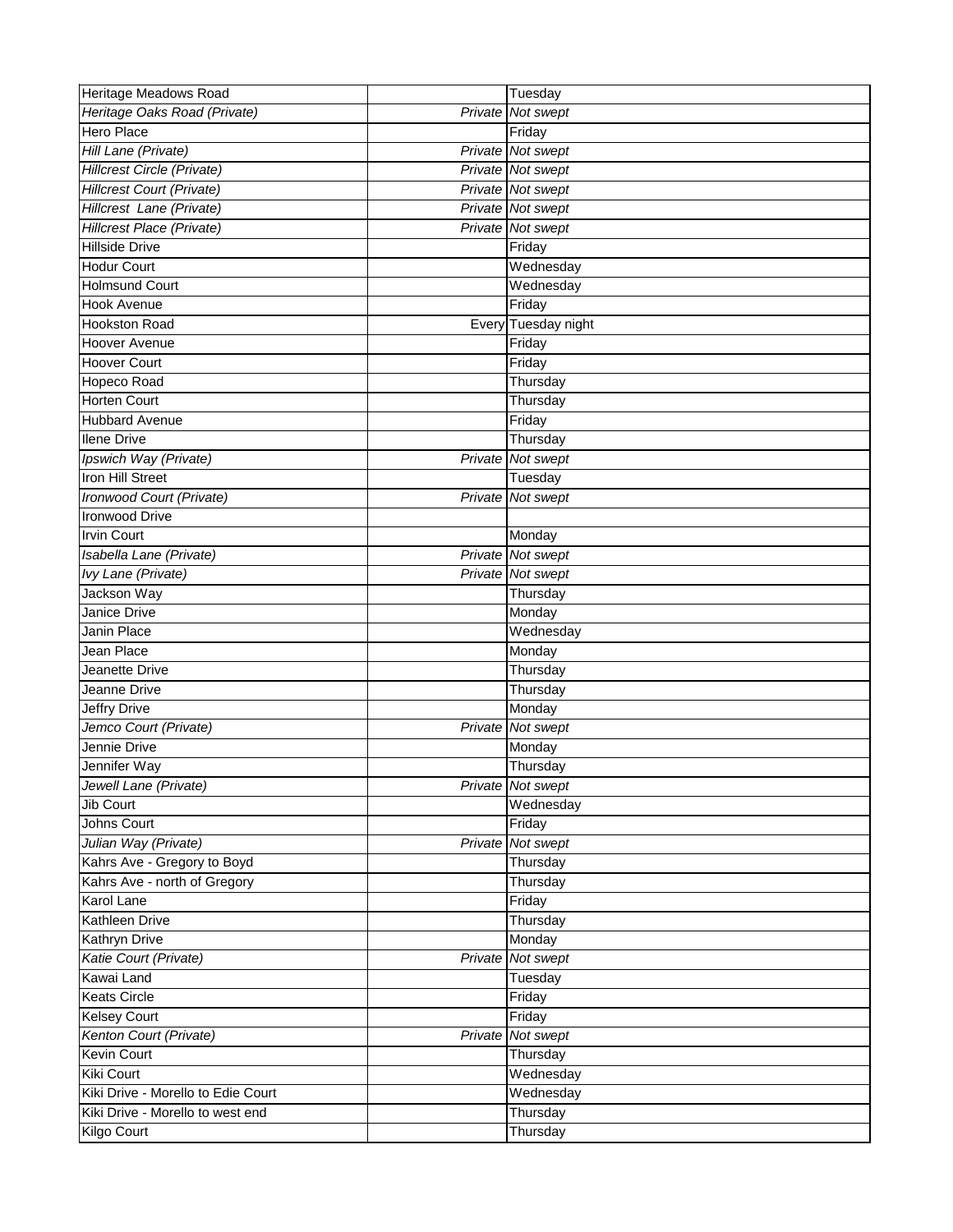| Kimberley Circle (Private) | Private Not swept |
|----------------------------|-------------------|
| Kinder Lane (Private)      | Private Not swept |
| Kingsley Court (Private)   | Private Not swept |
| Kinney Court (Private)     | Private Not swept |
| Kulani Lane                | Tuesday           |
| Lamkin Lane                | Friday            |
| Lena Court                 | Wednesday         |
| Lenox Court                | Friday            |
| <b>Leslie Drive</b>        | Monday            |
| Liahona Court (Private)    | Private Not swept |
| Limewood Place             | Friday            |
| Linda Court                | Tuesday           |
| Linda Drive                | Monday            |
| Linda Lane                 | Tuesday           |
| Lindsey Court              | Thursday          |
| Lisa Lane                  | Monday            |
| Little Lane (Private)      | Private Not swept |
| Lockwood Lane              | Thursday          |
| Lois Court                 | Monday            |
| Lone Oak Court             | Thursday          |
| Longbrook Way              | Monday            |
| <b>Longfellow Drive</b>    | Friday            |
| Loralee Place              | Monday            |
| Lorenzo Drive              | Monday            |
| Lucille Lane               | Thursday          |
| Lucinda Lane               | Friday            |
| Luella Drive               | Monday            |
| Lupine Lane (Private)      | Private Not swept |
| Madiera Way                | Tuesday           |
| Malaga Way                 | Thursday          |
| Mangini Drive              | Private Not swept |
| Marcia Drive               | Monday            |
| Mardock Cout               | Private Not swept |
| Margate Circle (Private)   | Private Not swept |
| Margie Drive               | Monday            |
| Marguerite Avenue          | Thursday          |
| <b>Marian Place</b>        | Monday            |
| Maricopa Court             | Wednesday         |
| Marlee Road                | Thursday          |
| <b>Marta Drive</b>         | Monday            |
| <b>Marvin Drive</b>        | Friday            |
| <b>Mary Drive</b>          | Thursday          |
| Maryal Road                | Tuesday           |
| Masefield Drive            | Friday            |
| Massolo Drive              | Monday            |
| Matisse Court (Private)    | Private Not swept |
| <b>Maureen Court</b>       | Thursday          |
| Maureen Lane               | Thursday          |
| <b>Maxine Drive</b>        | Monday            |
| <b>May Court</b>           | Monday            |
| <b>Maybelle Drive</b>      | Thursday          |
| Mayhew Way                 | Monday            |
| Mazie Drive                | Monday            |
| McGrath Court (Private)    | Private Not swept |
| <b>McKissick Street</b>    | Friday            |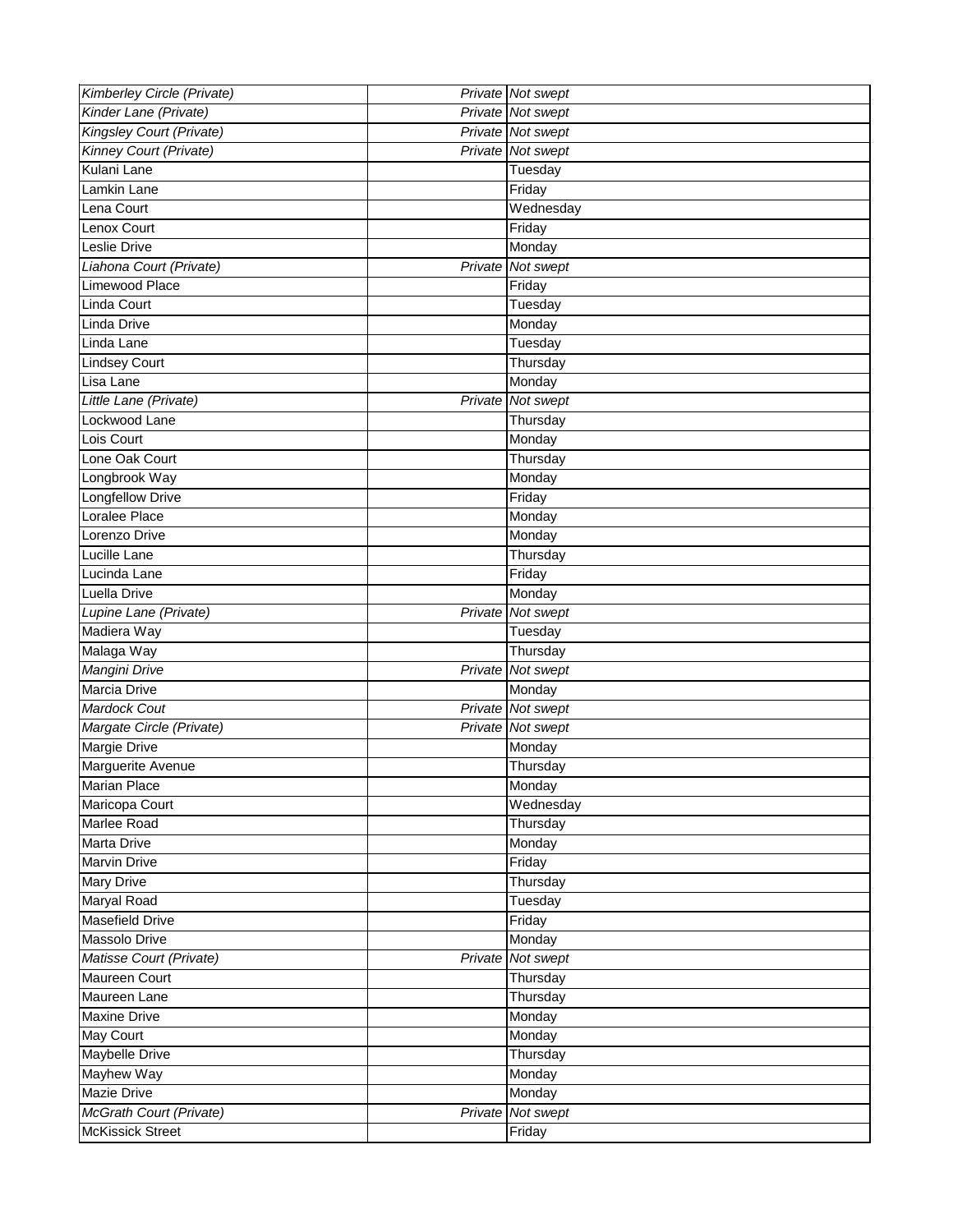| McNeil Place (Private)        | Private Not swept        |
|-------------------------------|--------------------------|
| Meadowood Court               | Tuesday                  |
| <b>Medallion Court</b>        | Tuesday                  |
| <b>Mercury Court</b>          | Thursday                 |
| Mercury Lane                  | Thursday                 |
| Mercury Way                   | Thursday                 |
| <b>Merian Drive</b>           | Thursday                 |
| Mesa Verde Place              | Wednesday                |
| <b>Mesquite Drive</b>         | Wednesday                |
| Milburn Drive                 | Thursday                 |
| Miles Court (Private)         | Private Not swept        |
| <b>Minton Court</b>           | Friday                   |
| Mohar Court (Private)         | Private Not swept        |
| Moiso Lane                    | Thursday                 |
| Monivea Place                 | Tuesday                  |
| Monte Cresta Avenue           | Friday                   |
| Monte Vista Court             | Friday                   |
| Monti Circle                  | Thursday                 |
| Monti Court                   | Thursday                 |
| Monticello Avenue             | Friday                   |
| Monument Boulevard            | Every Tuesday night      |
| Morello Avenue                | 1st & 3rd Tuesday night  |
| Morningside Way (Private)     | Private Not swept        |
| Mossbridge Court (Private)    | Private Not swept        |
| Mountain View Court (Private) | Private Not swept        |
| Mozden Lane (Private)         | <b>Private</b> Not swept |
| Mulberry Loop (Private)       | Private Not swept        |
| Nadine Place                  | Thursday                 |
| Nancy Lane                    | Thursday                 |
| <b>Netherby Drive</b>         | Wednesday                |
| Netherby Place (Private)      | Private Not swept        |
| New Lane                      | Thursday                 |
| <b>Norse Court</b>            | Wednesday                |
| <b>Norse Drive</b>            | Wednesday                |
| North Marta Drive             | Monday                   |
| Norwich Way (Private)         | Private Not swept        |
| Oak Brook Place (Private)     | Private Not swept        |
| Oak Creek Court               | Wednesday                |
| Oak Park Boulevard            | Every Monday night       |
| Oak Park Lane (Private)       | Private Not swept        |
| Oak Road                      | Every Monday night       |
| Oakside Court (Private)       | Private Not swept        |
| Oakvue Court                  | Friday                   |
| Oakvue Lane (Private)         | Private Not swept        |
| Oakvue Road                   | Friday                   |
| Odin Dr - Morello to West end | Tuesday                  |
| Odin Dr - Kiki to Morello     | Wednesday                |
| <b>Odin Place</b>             | Wednesday                |
| Old Quarry Road               | Every Tuesday night      |
| Old Rogers Ranch Court        | Tuesday                  |
| Old Vine Court                | Thursday                 |
| <b>Onley Drive</b>            | Thursday                 |
| Oram Lane (Private)           | Private Not swept        |
| Orin Lane                     | Wednesday                |
| Osborne Lane (Private)        | Private Not swept        |
|                               |                          |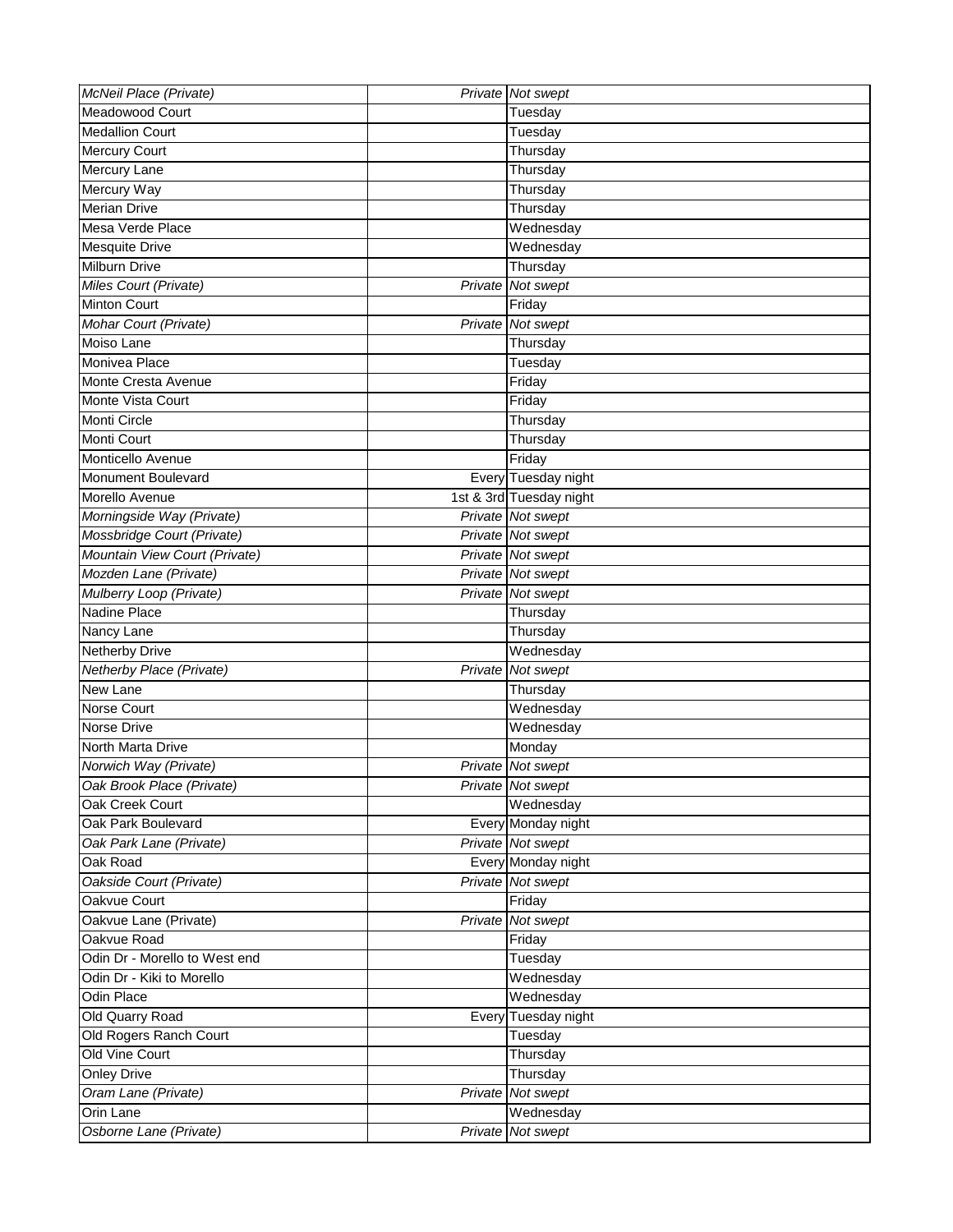| Paddock Court                        | Tuesday                |
|--------------------------------------|------------------------|
| <b>Palmer Court</b>                  | Tuesday                |
| Palo Alto Court (Private)            | Private Not swept      |
| Palo Alto Place                      | Wednesday              |
| Paradise Lane                        | Friday                 |
| Park Place (Private)                 | Private Not swept      |
| Parkhaven Court                      | Wednesday              |
| Parkhaven Drive                      | Wednesday              |
| Parkhurst Place (Private)            | Private Not swept      |
| Pasatiempo Court                     | Wednesday              |
| Paso Nogal Ct - 40 to 55             | Tuesday                |
| Paso Nogal Ct - 57 to end (Private)  | Private Not swept      |
| Paso Nogal Rd - Morello to Golf Club | Wednesday              |
| Paso Nogal Rd - Morello to PH Rd     | Tuesday                |
| Paso Norte Drive                     | Wednesday              |
| Patricia Drive                       | Monday                 |
| Patterson Blvd                       | 2nd & 4th Monday night |
| <b>Peggy Drive</b>                   | Monday                 |
| Penrith Walk (Private)               | Private Not swept      |
| <b>Pershing Drive</b>                | Private Not swept      |
| Peterson Road (Private)              | Private Not swept      |
| <b>Phylis Drive</b>                  | Monday                 |
| Picasso Court (Private)              | Private Not swept      |
| Pillon Real                          | Tuesday                |
| <b>Pineview Court</b>                | Tuesday                |
| <b>Plato Court</b>                   | Friday                 |
| <b>Pleasant Hill Road</b>            | Every Tuesday night    |
| <b>Pleasant Oaks Court</b>           | Tuesday                |
| <b>Pleasant Oaks Drive</b>           | Tuesday                |
| <b>Pleasant Oaks Place</b>           | Tuesday                |
| <b>Pleasant Valley Drive</b>         | Friday                 |
| <b>Pleasant View Drive</b>           | Friday                 |
| Polley Lane (Private)                | Private Not swept      |
| Pomfret Walk (Private)               | Private Not swept      |
| Poppy Place (Private)                | Private Not swept      |
| Portsmouth Way (Private)             | Private Not swept      |
| <b>Poshard Street</b>                | Friday                 |
| <b>Powell Avenue</b>                 | Friday                 |
| Price Lane                           | Thursday               |
| Primrose Drive (Private)             | Private Not swept      |
| Primrose Place (Private)             | Private Not swept      |
| Purslane (Private)                   | Private Not swept      |
| Putnam Blvd. - West side only        | every Monday night     |
| Quietwood Lane (Private)             | Private Not swept      |
| Rae Drive                            | Monday                 |
| <b>Rainbow Lane</b>                  | Friday                 |
| Ramona Drive                         | Monday                 |
| Rampo Court                          | Tuesday                |
| Ramsgate Lane (Private)              | Private Not swept      |
| Random Way                           | Friday                 |
| Reading Way (Private)                | Private Not swept      |
| <b>Rhodes Court</b>                  | Monday                 |
| <b>Richie Drive</b>                  | Thursday               |
| <b>Ridge Place</b>                   | Tuesday                |
| Ridgevale Lane (Private)             | Private Not swept      |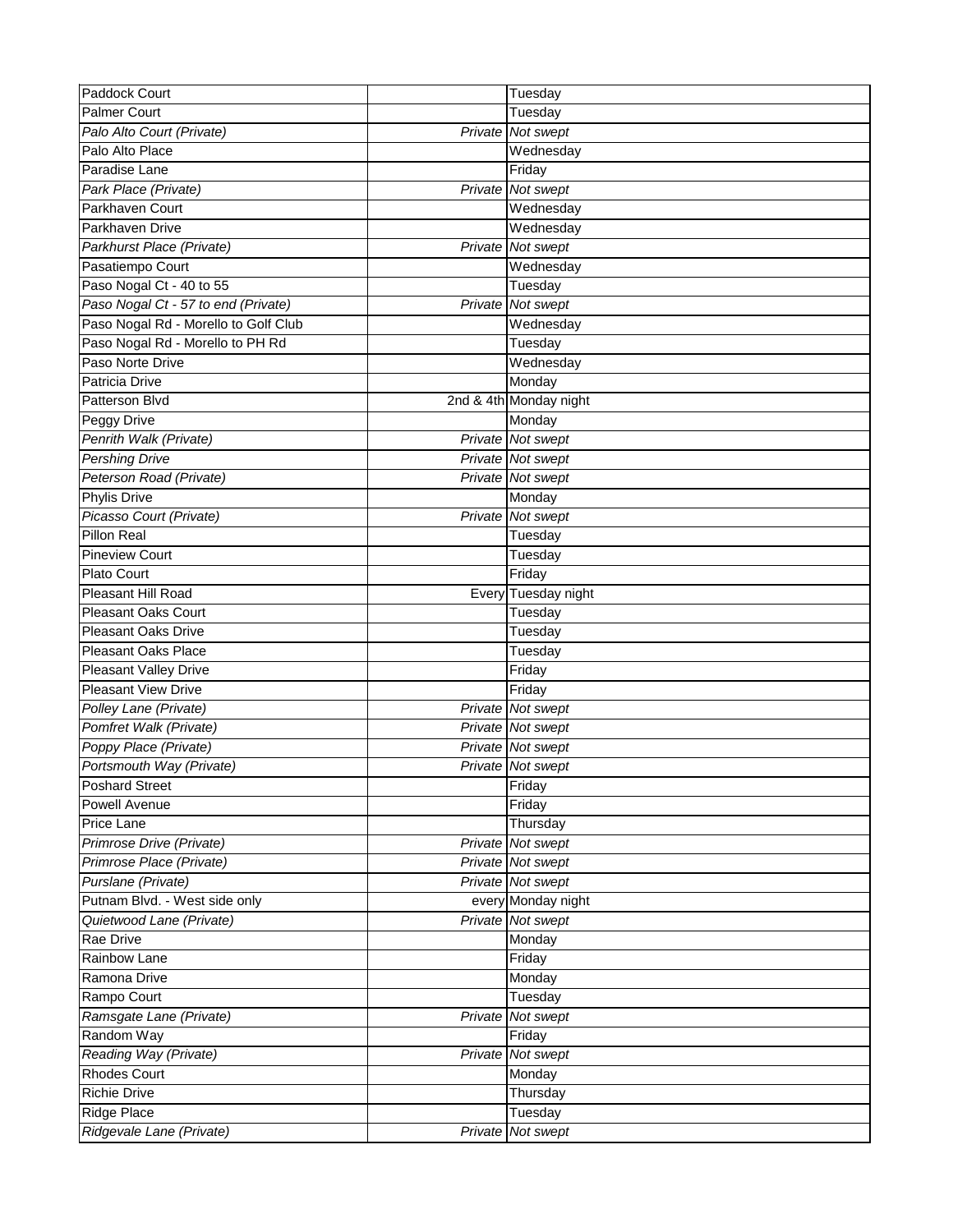| <b>Ridgeview Court</b>         |         | Wednesday         |
|--------------------------------|---------|-------------------|
| <b>Ridgeview Drive</b>         |         | Wednesday         |
| Ridgeview Place (Private)      | Private | Not swept         |
| Roberta Avenue                 |         | Friday            |
| Roche Drive                    |         | Thursday          |
| Rock Creek Place (Private)     |         | Private Not swept |
| Rock Creek Way (Private)       |         | Private Not swept |
| Rockridge Drive                |         | Tuesday           |
| <b>Rogers Court</b>            |         | Friday            |
| Rolee Lane (Private)           |         | Private Not swept |
| Rolling Green Circle (Private) |         | Private Not swept |
| Rolling Green Way (Private)    |         | Private Not swept |
| Rose Lane                      |         | Thursday          |
| Rouse Court (Private)          |         | Private Not swept |
| Royston Walk (Private)         |         | Private Not swept |
| <b>Ruth Drive</b>              |         | Monday            |
| Ryan Drive (Private)           |         | Private Not swept |
| Ryan Place (Private)           |         | Private Not swept |
| Saddlebrook Lane               |         | Tuesday           |
| <b>Salter Court</b>            |         | Monday            |
| Santa Ana Drive                |         | Monday            |
| Santa Barbara Road             |         | Friday            |
| Santa Cruz Drive               |         | Monday            |
| Santa Lucia Court              |         | Monday            |
| Santa Lucia Drive              |         | Monday            |
| Santa Monica Court             |         | Monday            |
| Santa Monica Drive             |         | Monday            |
| Scarlet Oak Court              |         | Wednesday         |
| Scenic Place (Private)         |         | Private Not swept |
| Scottsdale Road                |         | Wednesday         |
| Sean Court                     |         | Wednesday         |
| Second Avenue South            |         | Wednesday         |
| Shadow Mountain Court          |         | Wednesday         |
| Shadowood Drive                |         | Wednesday         |
| Shaw Road (Private)            | Private | Not swept         |
| Sheila Court                   |         | Friday            |
| <b>Shelly Drive</b>            |         | Friday            |
| Sherman Drive                  |         | Monday            |
| <b>Sheryl Court</b>            |         | Friday            |
| <b>Shetland Drive</b>          |         | Tuesday           |
| Shetland Lane                  |         | Tuesday           |
| Sheyer Lane (Private)          |         | Private Not swept |
| <b>Shirley Drive</b>           |         | Monday            |
| Shrewsbury Way (Private)       |         | Private Not swept |
| <b>Skander Court</b>           |         | Wednesday         |
| <b>Skander Lane</b>            |         | Wednesday         |
| Sky Ranch Court (Private)      |         | Private Not swept |
| <b>Skyview Court</b>           |         | Wednesday         |
| <b>Skyview Drive</b>           |         | Wednesday         |
| Slater Avenue (Private)        |         | Private Not swept |
| Soule Avenue                   |         | Friday            |
| South Cody Lane (Private)      |         | Private Not swept |
| Southwind Drive                |         | Wednesday         |
| Spar Court                     |         | Wednesday         |
| Sparrow Court                  |         | Thursday          |
|                                |         |                   |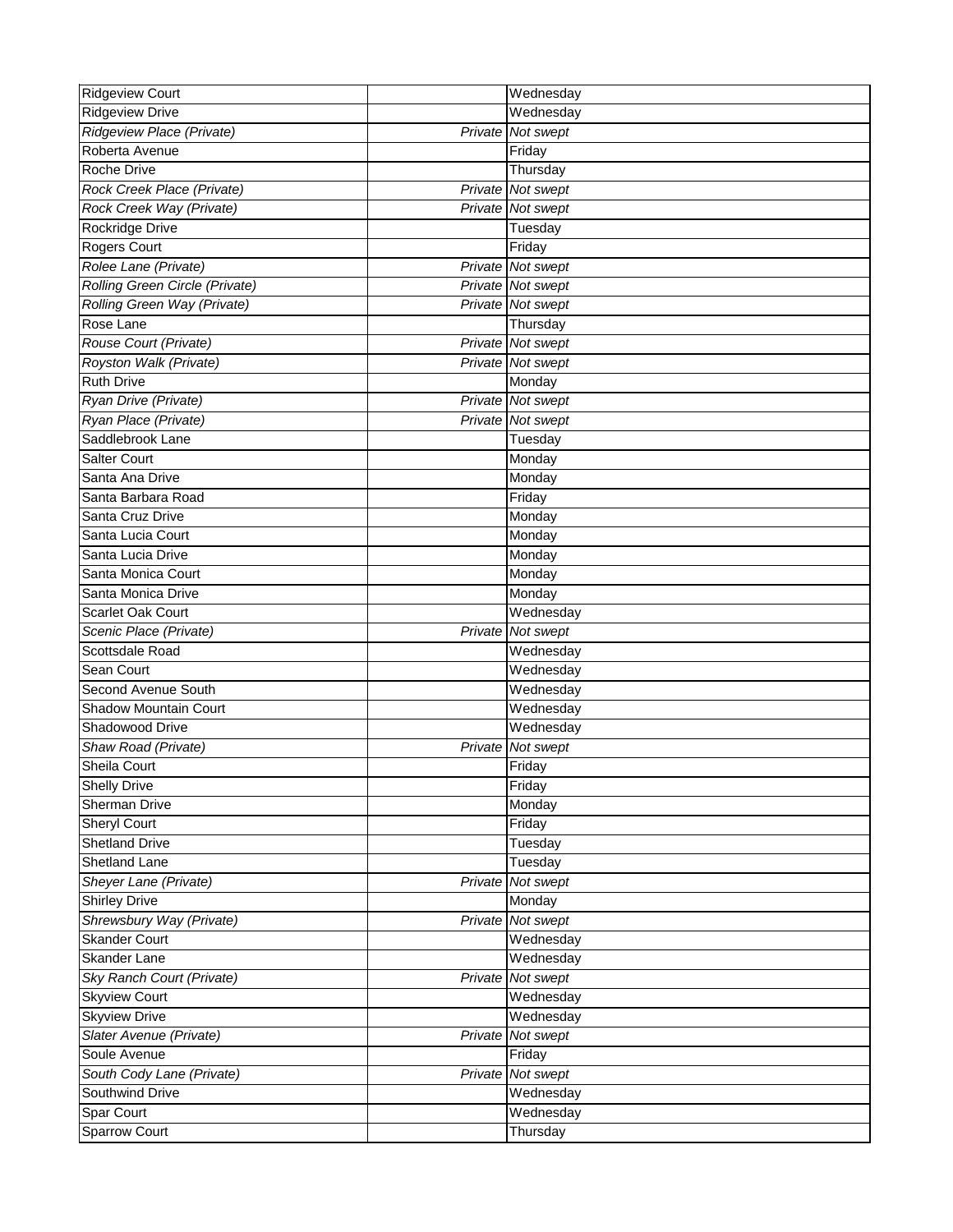| Sprucewood Court                            |         | Wednesday                   |
|---------------------------------------------|---------|-----------------------------|
| St. Andrews Court                           |         | Tuesday                     |
| St. Claire Court                            |         | Wednesday                   |
| St. Claire Lane                             |         | Wednesday                   |
| St. George Court                            |         | Wednesday                   |
| St. Germaine Court                          |         | Wednesday                   |
| St. Germaine Lane                           |         | Wednesday                   |
| St. Joan Lane                               |         | Wednesday                   |
| St. Julie Court                             |         | Wednesday                   |
| St. Lawrence Court                          |         | Friday                      |
| St. Lawrence Way                            |         | Friday                      |
| St. Louis Lane                              |         | Wednesday                   |
| St. Thomas Court                            |         | Wednesday                   |
| St. Thomas Lane                             |         | Wednesday                   |
| <b>Stanmore Court</b>                       |         | Thursday                    |
| <b>Stanmore Drive</b>                       |         | Thursday                    |
| Starbridge Court (Private)                  | Private | Not swept                   |
| <b>Starlyn Drive</b>                        |         | Thursday                    |
| <b>Stella Court</b>                         |         | Thursday                    |
| <b>Steven Circle</b>                        |         | Tuesday                     |
| <b>Stevenson Drive</b>                      |         | Friday                      |
| <b>Stewart Circle</b>                       |         | Friday                      |
| Stonebridge Court (Private)                 |         | Private Not swept           |
| Stonebridge Way (Private)                   |         | Private Not swept           |
| Stonehedge Drive                            |         | Wednesday                   |
| <b>Strand Avenue</b>                        |         |                             |
|                                             |         | Tuesday                     |
| <b>Stratford Court</b>                      |         | Friday<br>Private Not swept |
| Strayhorn Road (Private)                    |         |                             |
| Stubbs Road (Private)                       |         | Private Not swept           |
| <b>Stugun Court</b>                         |         | Wednesday                   |
| <b>Sunset Drive</b>                         |         | Friday                      |
| Sunset Road                                 |         | Tuesday                     |
| Sunspring Court (Private)                   |         | Private Not swept           |
| Suntree Lane (Private)                      |         | Private Not swept           |
| Susan Lane                                  |         | Monday                      |
| Suzanne Place                               |         | Monday                      |
| Swansea Lane (Private)                      |         | Private Not swept           |
| Sylvia Drive                                |         | Monday                      |
| Tammy Lane (Private)                        |         | Private Not swept           |
| <b>Taylor Blvd</b>                          |         | Every Monday night          |
| Taylor Blvd - Morello to Dinosaur Hill area |         | Every Tuesday night         |
| Tempe Court                                 |         | Wednesday                   |
| Terry Way                                   |         | Monday                      |
| Theo Lane                                   |         | Thursday                    |
| <b>Third Avenue South</b>                   |         | Wednesday                   |
| <b>Timberline Court</b>                     |         | Tuesday                     |
| Titra Lane (Private)                        |         | Private Not swept           |
| <b>Tokay Court</b>                          |         | Thursday                    |
| Tono Lane                                   |         | Friday                      |
| <b>Tonstad Place</b>                        |         | Tuesday                     |
| Topaz Lane (Private)                        |         | Private Not swept           |
| <b>Topsail Court</b>                        |         | Wednesday                   |
| <b>Trailside Place</b>                      |         | Wednesday                   |
| <b>Treadway Lane</b>                        |         | Monday                      |
| Treehaven Court (Private)                   |         | Private Not swept           |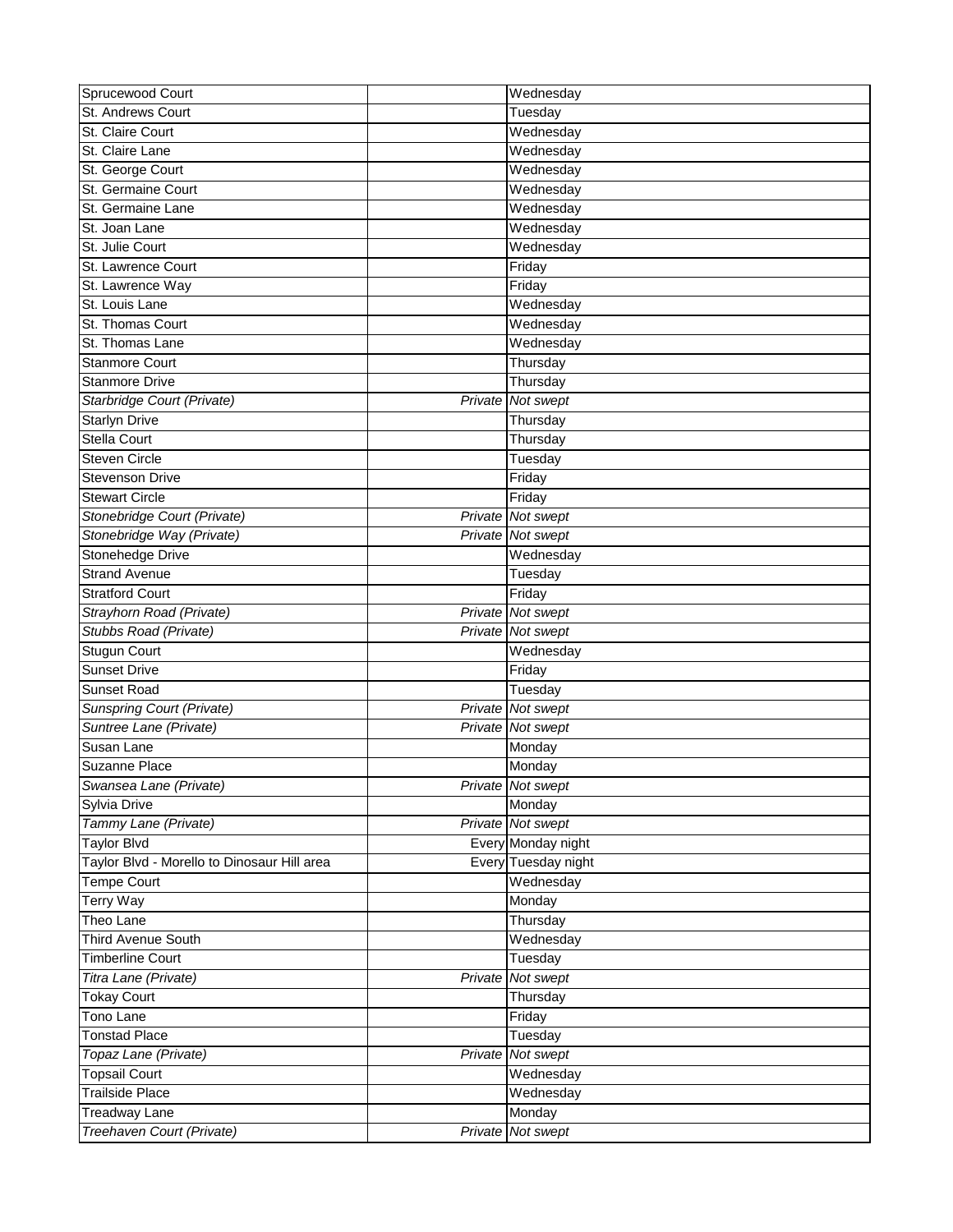| <b>Trelany Road</b>               |         | Every Monday night  |
|-----------------------------------|---------|---------------------|
| <b>Turrin Drive</b>               |         | Thursday            |
| Twinbridge Circle (Private)       |         | Private Not swept   |
| Twinbridge Court (Private)        |         | Private Not swept   |
| <b>Twinview Drive</b>             |         | Tuesday             |
| <b>Twinview Place</b>             |         | Tuesday             |
| Tyler Terrace (Private)           | Private | Not swept           |
| <b>Tyr Court</b>                  |         | Wednesday           |
| <b>Upson Court</b>                |         | Tuesday             |
| <b>Valley Court</b>               |         | Friday              |
| <b>Valley Drive</b>               |         | Friday              |
| Valley High Drive                 |         | Wednesday           |
| <b>Valley View Road</b>           |         | Tuesday             |
| Verbena Court                     |         | Wednesday           |
| Verbena Place                     |         | Wednesday           |
| <b>Vessing Road</b>               |         | Friday              |
| Vicki Lane                        |         | Friday              |
| Victoria Circle (Private)         |         | Private Not swept   |
| <b>Viking Drive</b>               |         | Every Tuesday night |
| Vili Way                          |         | Tuesday             |
| Village Square Place (Private)    |         | Private Not swept   |
| <b>Vincent Road</b>               |         | Every Tuesday night |
| <b>Vineyard Court</b>             |         | Thursday            |
| Violet Way                        |         | Monday              |
| Vita Court                        |         | Friday              |
| <b>Vivian Drive</b>               |         | Monday              |
| <b>Ward Court</b>                 |         | Tuesday             |
| Warhol Way (Private)              |         | Private Not swept   |
| Warner Lane (Private)             |         | Private Not swept   |
| <b>Waterberry Court</b>           |         | Tuesday             |
| <b>Waterberry Drive</b>           |         | Tuesday             |
| <b>Wedgewood Court</b>            |         | Friday              |
| <b>Weller Court</b>               |         | Friday              |
| <b>Wendy Drive</b>                |         | Monday              |
| West Boyd Road                    |         | Tuesday             |
| West Hookston Road                |         | Friday              |
| Western Hills Drive (Private)     |         | Private Not swept   |
| <b>Westover Court</b>             |         | Thursday            |
| <b>Westover Drive</b>             |         | Thursday            |
| Westover Lane                     |         | Thursday            |
| <b>Whitfield Court</b>            |         | Friday              |
| <b>Whittier Road</b>              |         | Friday              |
| <b>Wiggins Court</b>              |         | Tuesday             |
| <b>Wilbur Drive</b>               |         | Thursday            |
| <b>Wildflower Drive (Private)</b> |         | Private Not swept   |
| <b>Wildwood Court</b>             |         | Friday              |
| <b>Wildwood Place</b>             |         | Friday              |
| <b>William Henry Court</b>        |         | Thursday            |
| Windhaven Court                   |         | Wednesday           |
| <b>Winston Drive</b>              |         | Thursday            |
| <b>Wood Creek Place</b>           |         | Friday              |
| Woodside Meadows Road             |         | Tuesday             |
| Woodsworth Lane                   |         | Every Monday night  |
| <b>Wyatt Circle</b>               |         | Friday              |
| Zelma Court                       |         | Friday              |
|                                   |         |                     |